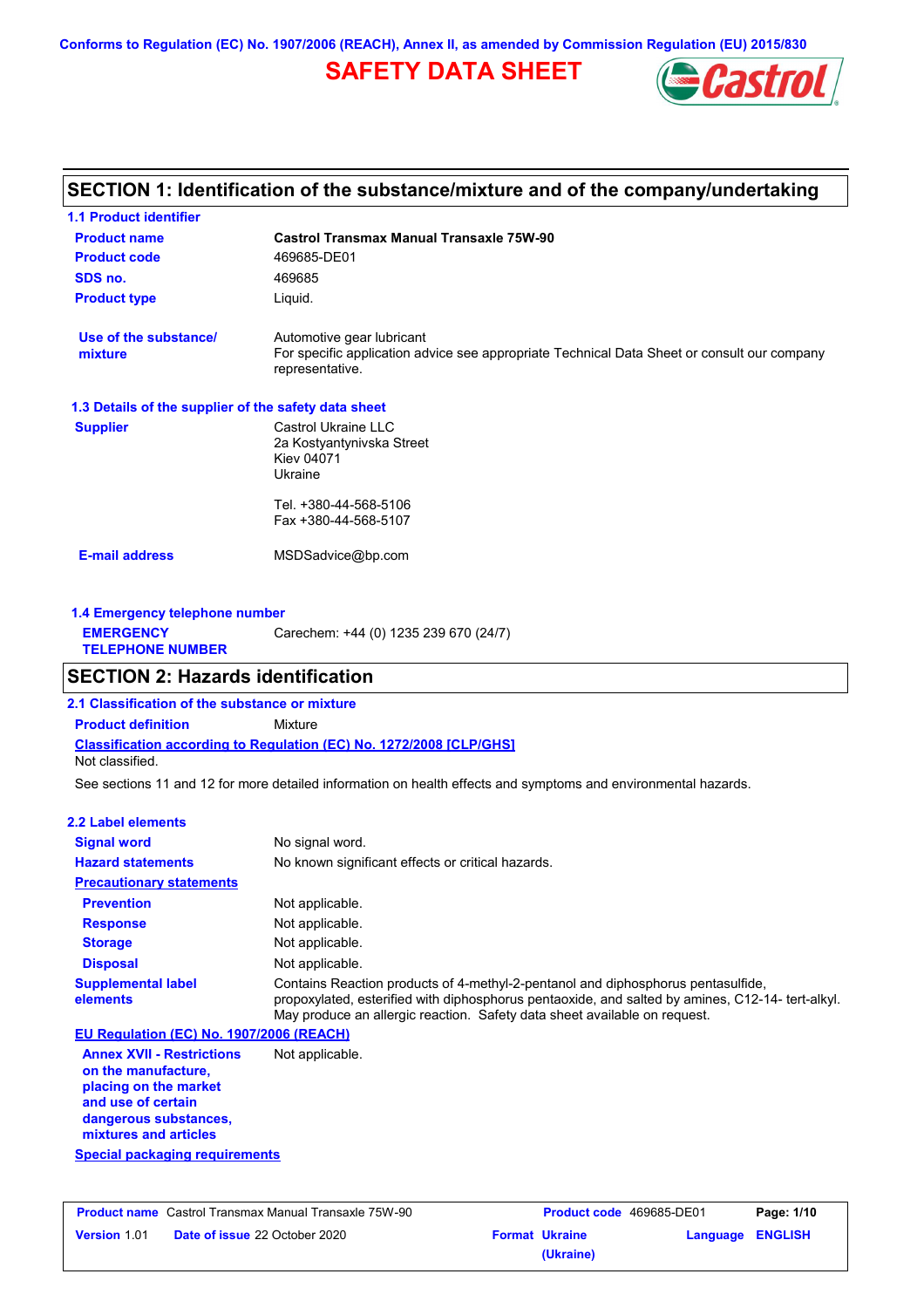## **SECTION 2: Hazards identification**

| <b>Containers to be fitted</b><br>with child-resistant<br>fastenings                                                     | Not applicable.                                                                                               |
|--------------------------------------------------------------------------------------------------------------------------|---------------------------------------------------------------------------------------------------------------|
| <b>Tactile warning of danger</b>                                                                                         | Not applicable.                                                                                               |
| 2.3 Other hazards                                                                                                        |                                                                                                               |
| <b>Results of PBT and vPvB</b><br>assessment                                                                             | Product does not meet the criteria for PBT or vPvB according to Regulation (EC) No. 1907/2006,<br>Annex XIII. |
| <b>Product meets the criteria</b><br>for PBT or vPvB according<br>to Regulation (EC) No.<br><b>1907/2006, Annex XIII</b> | This mixture does not contain any substances that are assessed to be a PBT or a vPvB.                         |
| Other hazards which do<br>not result in classification                                                                   | Defatting to the skin.                                                                                        |

### **SECTION 3: Composition/information on ingredients**

Mixture

### **3.2 Mixtures**

### **Product definition**

Synthetic base stock. Proprietary performance additives.

| <b>Product/ingredient</b><br>name                             | <b>Identifiers</b>                                                                     | $\%$      | <b>Regulation (EC) No.</b><br>1272/2008 [CLP] | <b>Type</b> |
|---------------------------------------------------------------|----------------------------------------------------------------------------------------|-----------|-----------------------------------------------|-------------|
| 1-Decene, homopolymer,<br>hydrogenated                        | REACH #: 01-2119486452-34<br>EC: 500-183-1<br>CAS: 68037-01-4                          | ≥25 - ≤50 | Asp. Tox. 1, H304                             | [1]         |
| Dec-1-ene, trimers, hydrogenated                              | REACH #: 01-2119493949-12 ≥25 - ≤50<br>EC: 500-393-3<br>CAS: 157707-86-3               |           | Asp. Tox. 1, H304                             | [1]         |
| Distillates (petroleum), solvent-<br>dewaxed heavy paraffinic | REACH #: 01-2119471299-27<br>$EC: 265-169-7$<br>CAS: 64742-65-0<br>Index: 649-474-00-6 | ≤10       | Asp. Tox. 1, H304                             | [1]         |

### **See Section 16 for the full text of the H statements declared above.**

### Type

[1] Substance classified with a health or environmental hazard

[2] Substance with a workplace exposure limit

[3] Substance meets the criteria for PBT according to Regulation (EC) No. 1907/2006, Annex XIII

[4] Substance meets the criteria for vPvB according to Regulation (EC) No. 1907/2006, Annex XIII

[5] Substance of equivalent concern

[6] Additional disclosure due to company policy

Occupational exposure limits, if available, are listed in Section 8.

## **SECTION 4: First aid measures**

### **4.1 Description of first aid measures**

| Eye contact                       | In case of contact, immediately flush eyes with plenty of water for at least 15 minutes. Eyelids<br>should be held away from the eyeball to ensure thorough rinsing. Check for and remove any<br>contact lenses. Get medical attention. |
|-----------------------------------|-----------------------------------------------------------------------------------------------------------------------------------------------------------------------------------------------------------------------------------------|
| <b>Skin contact</b>               | Wash skin thoroughly with soap and water or use recognised skin cleanser. Remove<br>contaminated clothing and shoes. Wash clothing before reuse. Clean shoes thoroughly before<br>reuse. Get medical attention if irritation develops.  |
| <b>Inhalation</b>                 | If inhaled, remove to fresh air. Get medical attention if symptoms occur.                                                                                                                                                               |
| <b>Ingestion</b>                  | Do not induce vomiting unless directed to do so by medical personnel. Get medical attention if<br>symptoms occur.                                                                                                                       |
| <b>Protection of first-aiders</b> | No action shall be taken involving any personal risk or without suitable training.                                                                                                                                                      |

### **4.2 Most important symptoms and effects, both acute and delayed**

See Section 11 for more detailed information on health effects and symptoms.

### **Potential acute health effects Inhalation** Vapour inhalation under ambient conditions is not normally a problem due to low vapour pressure. **Ingestion** No known significant effects or critical hazards. **Skin contact** Defatting to the skin. May cause skin dryness and irritation. **Product name** Castrol Transmax Manual Transaxle 75W-90 **Product code** 469685-DE01 **Page: 2/10 Version** 1.01 **Date of issue** 22 October 2020 **Format Ukraine Language ENGLISH (Ukraine)**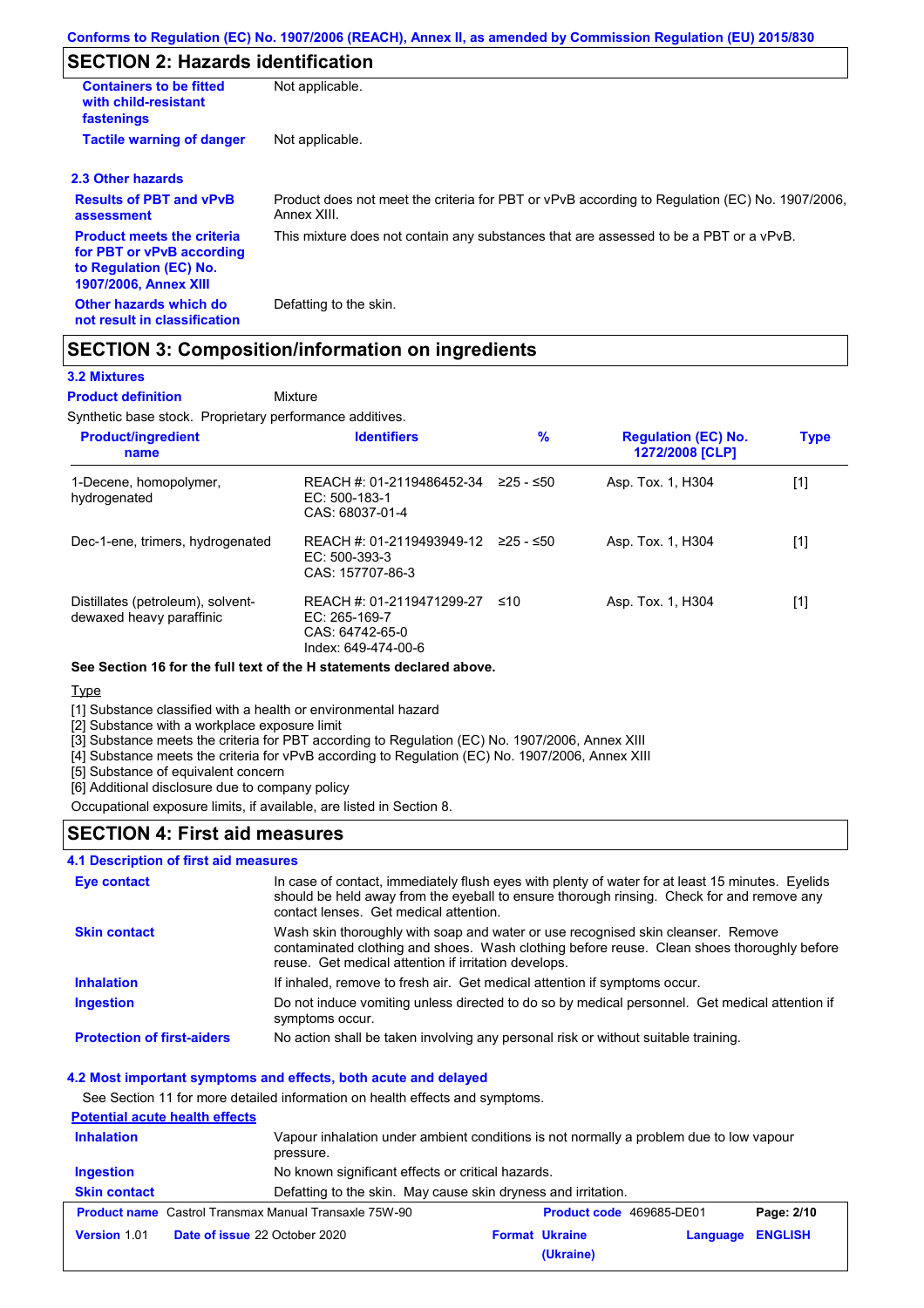# **SECTION 4: First aid measures**

| <b>Eye contact</b>  | No known significant effects or critical hazards.                                                                 |
|---------------------|-------------------------------------------------------------------------------------------------------------------|
|                     | Delayed and immediate effects as well as chronic effects from short and long-term exposure                        |
| <b>Inhalation</b>   | Overexposure to the inhalation of airborne droplets or aerosols may cause irritation of the<br>respiratory tract. |
| <b>Ingestion</b>    | Ingestion of large quantities may cause nausea and diarrhoea.                                                     |
| <b>Skin contact</b> | Prolonged or repeated contact can defat the skin and lead to irritation and/or dermatitis.                        |
| Eye contact         | Potential risk of transient stinging or redness if accidental eye contact occurs.                                 |

### **4.3 Indication of any immediate medical attention and special treatment needed**

**Notes to physician** Treatment should in general be symptomatic and directed to relieving any effects.

## **SECTION 5: Firefighting measures**

| 5.1 Extinguishing media                                   |                                                                                                                                                                                                                                                                                                                                                                   |
|-----------------------------------------------------------|-------------------------------------------------------------------------------------------------------------------------------------------------------------------------------------------------------------------------------------------------------------------------------------------------------------------------------------------------------------------|
| <b>Suitable extinguishing</b><br>media                    | In case of fire, use foam, dry chemical or carbon dioxide extinguisher or spray.                                                                                                                                                                                                                                                                                  |
| <b>Unsuitable extinguishing</b><br>media                  | Do not use water jet. The use of a water jet may cause the fire to spread by splashing the<br>burning product.                                                                                                                                                                                                                                                    |
| 5.2 Special hazards arising from the substance or mixture |                                                                                                                                                                                                                                                                                                                                                                   |
| <b>Hazards from the</b><br>substance or mixture           | In a fire or if heated, a pressure increase will occur and the container may burst.                                                                                                                                                                                                                                                                               |
| <b>Hazardous combustion</b><br>products                   | Combustion products may include the following:<br>carbon oxides (CO, CO <sub>2</sub> ) (carbon monoxide, carbon dioxide)                                                                                                                                                                                                                                          |
| <b>5.3 Advice for firefighters</b>                        |                                                                                                                                                                                                                                                                                                                                                                   |
| <b>Special precautions for</b><br>fire-fighters           | No action shall be taken involving any personal risk or without suitable training. Promptly<br>isolate the scene by removing all persons from the vicinity of the incident if there is a fire.                                                                                                                                                                    |
| <b>Special protective</b><br>equipment for fire-fighters  | Fire-fighters should wear appropriate protective equipment and self-contained breathing<br>apparatus (SCBA) with a full face-piece operated in positive pressure mode. Clothing for fire-<br>fighters (including helmets, protective boots and gloves) conforming to European standard EN<br>469 will provide a basic level of protection for chemical incidents. |

## **SECTION 6: Accidental release measures**

| 6.1 Personal precautions, protective equipment and emergency procedures |                                                                                                                                                                                                                                                                                                                                                                                                |                       |                          |                  |            |
|-------------------------------------------------------------------------|------------------------------------------------------------------------------------------------------------------------------------------------------------------------------------------------------------------------------------------------------------------------------------------------------------------------------------------------------------------------------------------------|-----------------------|--------------------------|------------------|------------|
| For non-emergency<br>personnel                                          | No action shall be taken involving any personal risk or without suitable training. Evacuate<br>surrounding areas. Keep unnecessary and unprotected personnel from entering. Do not touch<br>or walk through spilt material. Floors may be slippery; use care to avoid falling. Put on<br>appropriate personal protective equipment.                                                            |                       |                          |                  |            |
| For emergency responders                                                | If specialised clothing is required to deal with the spillage, take note of any information in<br>Section 8 on suitable and unsuitable materials. See also the information in "For non-<br>emergency personnel".                                                                                                                                                                               |                       |                          |                  |            |
| <b>6.2 Environmental</b><br>precautions                                 | Avoid dispersal of spilt material and runoff and contact with soil, waterways, drains and sewers.<br>Inform the relevant authorities if the product has caused environmental pollution (sewers,<br>waterways, soil or air).                                                                                                                                                                    |                       |                          |                  |            |
| 6.3 Methods and material for containment and cleaning up                |                                                                                                                                                                                                                                                                                                                                                                                                |                       |                          |                  |            |
| <b>Small spill</b>                                                      | Stop leak if without risk. Move containers from spill area. Absorb with an inert material and<br>place in an appropriate waste disposal container. Dispose of via a licensed waste disposal<br>contractor.                                                                                                                                                                                     |                       |                          |                  |            |
| <b>Large spill</b>                                                      | Stop leak if without risk. Move containers from spill area. Prevent entry into sewers, water<br>courses, basements or confined areas. Contain and collect spillage with non-combustible,<br>absorbent material e.g. sand, earth, vermiculite or diatomaceous earth and place in container<br>for disposal according to local regulations. Dispose of via a licensed waste disposal contractor. |                       |                          |                  |            |
| 6.4 Reference to other<br><b>sections</b>                               | See Section 1 for emergency contact information.<br>See Section 5 for firefighting measures.<br>See Section 8 for information on appropriate personal protective equipment.<br>See Section 12 for environmental precautions.<br>See Section 13 for additional waste treatment information.                                                                                                     |                       |                          |                  |            |
| <b>Product name</b> Castrol Transmax Manual Transaxle 75W-90            |                                                                                                                                                                                                                                                                                                                                                                                                |                       | Product code 469685-DE01 |                  | Page: 3/10 |
| <b>Version 1.01</b>                                                     | Date of issue 22 October 2020                                                                                                                                                                                                                                                                                                                                                                  | <b>Format Ukraine</b> |                          | Language ENGLISH |            |

**(Ukraine)**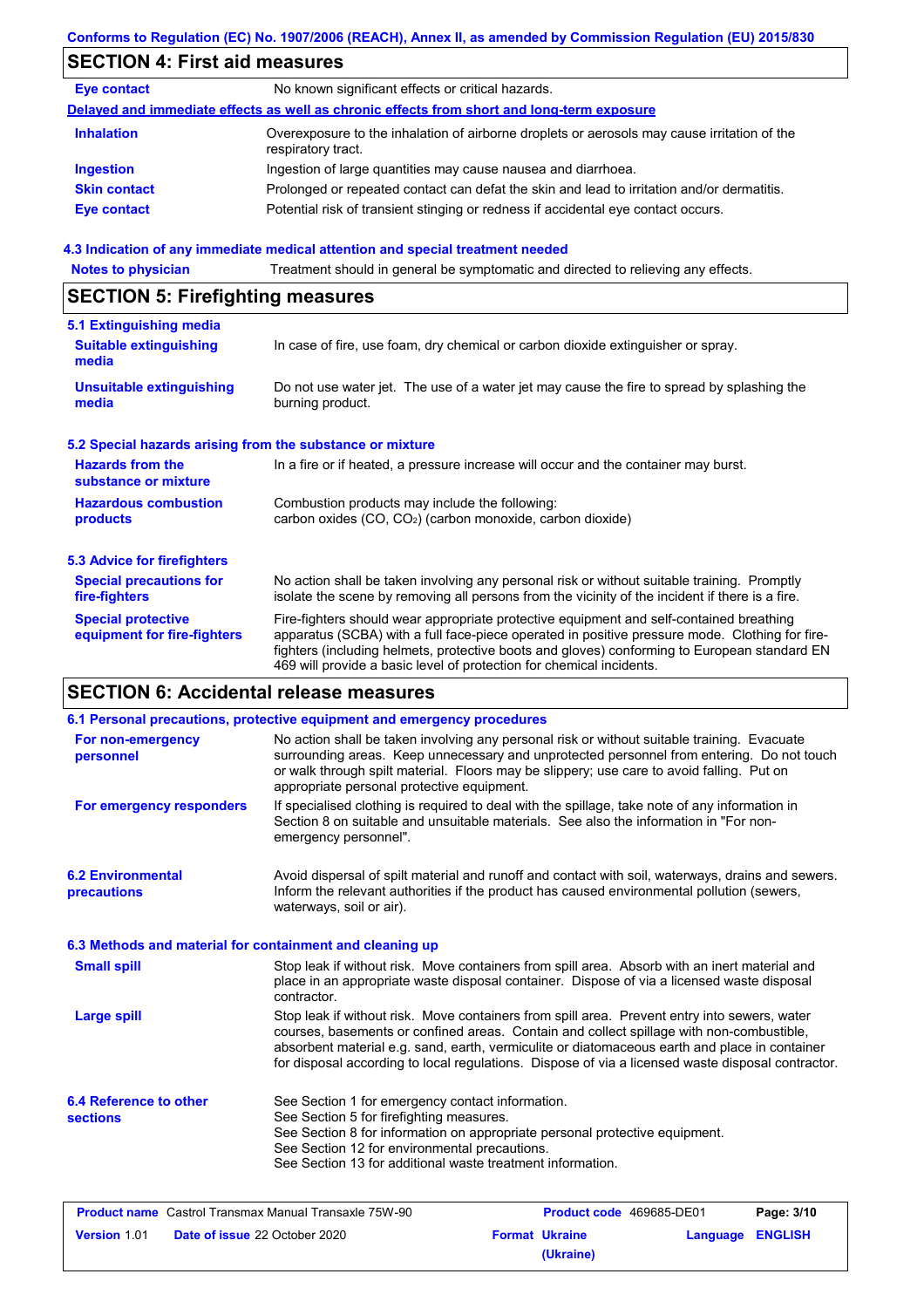## **SECTION 7: Handling and storage**

| 7.1 Precautions for safe handling                                             |                                                                                                                                                                                                                                                                                                                                                                                                                                                                                          |
|-------------------------------------------------------------------------------|------------------------------------------------------------------------------------------------------------------------------------------------------------------------------------------------------------------------------------------------------------------------------------------------------------------------------------------------------------------------------------------------------------------------------------------------------------------------------------------|
| <b>Protective measures</b>                                                    | Put on appropriate personal protective equipment.                                                                                                                                                                                                                                                                                                                                                                                                                                        |
| <b>Advice on general</b><br>occupational hygiene                              | Eating, drinking and smoking should be prohibited in areas where this material is handled.<br>stored and processed. Wash thoroughly after handling. Remove contaminated clothing and<br>protective equipment before entering eating areas. See also Section 8 for additional<br>information on hygiene measures.                                                                                                                                                                         |
| 7.2 Conditions for safe<br>storage, including any<br><i>incompatibilities</i> | Store in accordance with local regulations. Store in a dry, cool and well-ventilated area, away<br>from incompatible materials (see Section 10). Keep away from heat and direct sunlight. Keep<br>container tightly closed and sealed until ready for use. Containers that have been opened must<br>be carefully resealed and kept upright to prevent leakage. Store and use only in equipment/<br>containers designed for use with this product. Do not store in unlabelled containers. |
| <b>Not suitable</b>                                                           | Prolonged exposure to elevated temperature.                                                                                                                                                                                                                                                                                                                                                                                                                                              |

## **SECTION 8: Exposure controls/personal protection**

### **8.1 Control parameters**

### **Occupational exposure limits**

### No exposure limit value known.

Whilst specific OELs for certain components may be shown in this section, other components may be present in any mist, vapour or dust produced. Therefore, the specific OELs may not be applicable to the product as a whole and are provided for guidance only.

| <b>Recommended monitoring</b> |  |
|-------------------------------|--|
| procedures                    |  |

If this product contains ingredients with exposure limits, personal, workplace atmosphere or biological monitoring may be required to determine the effectiveness of the ventilation or other control measures and/or the necessity to use respiratory protective equipment. Reference should be made to monitoring standards, such as the following: European Standard EN 689 (Workplace atmospheres - Guidance for the assessment of exposure by inhalation to chemical agents for comparison with limit values and measurement strategy) European Standard EN 14042 (Workplace atmospheres - Guide for the application and use of procedures for the assessment of exposure to chemical and biological agents) European Standard EN 482 (Workplace atmospheres - General requirements for the performance of procedures for the measurement of chemical agents) Reference to national guidance documents for methods for the determination of hazardous substances will also be required.

### **Derived No Effect Level**

No DNELs/DMELs available.

### **Predicted No Effect Concentration**

No PNECs available

| <b>8.2 Exposure controls</b>               |                                                                                                                                                                                                                                                                                                                                                                                                                                                                                                                                                                                                                                                                                                                                                                                                                                                                                                                                                                                                         |
|--------------------------------------------|---------------------------------------------------------------------------------------------------------------------------------------------------------------------------------------------------------------------------------------------------------------------------------------------------------------------------------------------------------------------------------------------------------------------------------------------------------------------------------------------------------------------------------------------------------------------------------------------------------------------------------------------------------------------------------------------------------------------------------------------------------------------------------------------------------------------------------------------------------------------------------------------------------------------------------------------------------------------------------------------------------|
| <b>Appropriate engineering</b><br>controls | Provide exhaust ventilation or other engineering controls to keep the relevant airborne<br>concentrations below their respective occupational exposure limits.<br>All activities involving chemicals should be assessed for their risks to health, to ensure<br>exposures are adequately controlled. Personal protective equipment should only be considered<br>after other forms of control measures (e.g. engineering controls) have been suitably evaluated.<br>Personal protective equipment should conform to appropriate standards, be suitable for use, be<br>kept in good condition and properly maintained.<br>Your supplier of personal protective equipment should be consulted for advice on selection and<br>appropriate standards. For further information contact your national organisation for standards.<br>The final choice of protective equipment will depend upon a risk assessment. It is important to<br>ensure that all items of personal protective equipment are compatible. |
| <b>Individual protection measures</b>      |                                                                                                                                                                                                                                                                                                                                                                                                                                                                                                                                                                                                                                                                                                                                                                                                                                                                                                                                                                                                         |
| <b>Hygiene measures</b>                    | Wash hands, forearms and face thoroughly after handling chemical products, before eating,<br>smoking and using the lavatory and at the end of the working period. Ensure that eyewash<br>stations and safety showers are close to the workstation location.                                                                                                                                                                                                                                                                                                                                                                                                                                                                                                                                                                                                                                                                                                                                             |
| <b>Respiratory protection</b>              | In case of insufficient ventilation, wear suitable respiratory equipment.<br>The correct choice of respiratory protection depends upon the chemicals being handled, the<br>conditions of work and use, and the condition of the respiratory equipment. Safety procedures<br>should be developed for each intended application. Respiratory protection equipment should<br>therefore be chosen in consultation with the supplier/manufacturer and with a full assessment<br>of the working conditions.                                                                                                                                                                                                                                                                                                                                                                                                                                                                                                   |
| <b>Eye/face protection</b>                 | Safety glasses with side shields.                                                                                                                                                                                                                                                                                                                                                                                                                                                                                                                                                                                                                                                                                                                                                                                                                                                                                                                                                                       |
| <b>Skin protection</b>                     |                                                                                                                                                                                                                                                                                                                                                                                                                                                                                                                                                                                                                                                                                                                                                                                                                                                                                                                                                                                                         |

| <b>Product name</b> Castrol Transmax Manual Transaxle 75W-90 |                                      | <b>Product code</b> 469685-DE01 |                       | Page: 4/10       |  |
|--------------------------------------------------------------|--------------------------------------|---------------------------------|-----------------------|------------------|--|
| <b>Version 1.01</b>                                          | <b>Date of issue 22 October 2020</b> |                                 | <b>Format Ukraine</b> | Language ENGLISH |  |
|                                                              |                                      |                                 | (Ukraine)             |                  |  |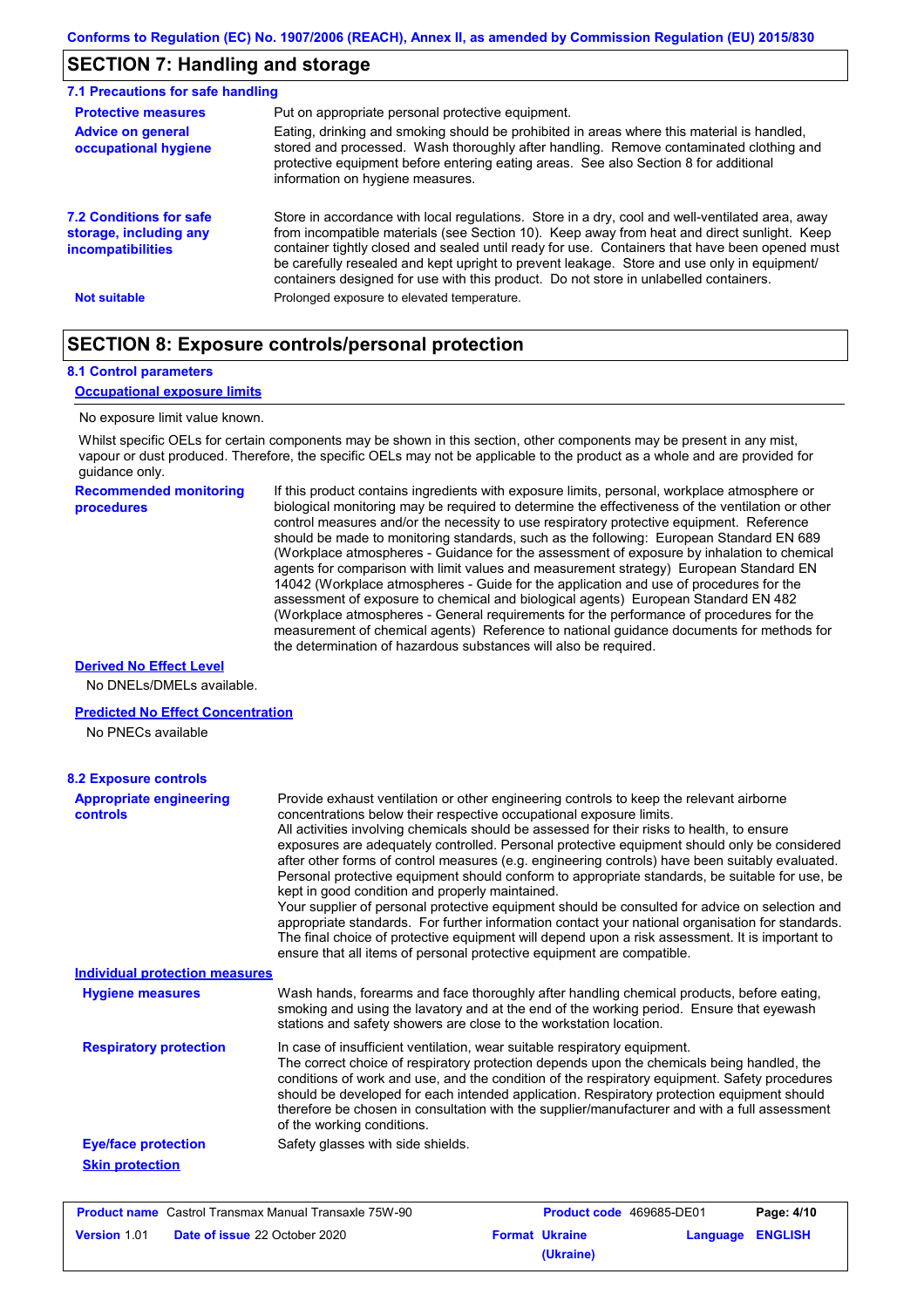### **SECTION 8: Exposure controls/personal protection**

**Hand protection** 

|  | <b>General Information:</b> |
|--|-----------------------------|
|--|-----------------------------|

Because specific work environments and material handling practices vary, safety procedures should be developed for each intended application. The correct choice of protective gloves depends upon the chemicals being handled, and the conditions of work and use. Most gloves provide protection for only a limited time before they must be discarded and replaced (even the best chemically resistant gloves will break down after repeated chemical exposures).

Gloves should be chosen in consultation with the supplier / manufacturer and taking account of a full assessment of the working conditions.

Recommended: Nitrile gloves. **Breakthrough time:**

Breakthrough time data are generated by glove manufacturers under laboratory test conditions and represent how long a glove can be expected to provide effective permeation resistance. It is important when following breakthrough time recommendations that actual workplace conditions are taken into account. Always consult with your glove supplier for up-to-date technical information on breakthrough times for the recommended glove type. Our recommendations on the selection of gloves are as follows:

Continuous contact:

Gloves with a minimum breakthrough time of 240 minutes, or >480 minutes if suitable gloves can be obtained.

If suitable gloves are not available to offer that level of protection, gloves with shorter breakthrough times may be acceptable as long as appropriate glove maintenance and replacement regimes are determined and adhered to.

Short-term / splash protection:

Recommended breakthrough times as above.

It is recognised that for short-term, transient exposures, gloves with shorter breakthrough times may commonly be used. Therefore, appropriate maintenance and replacement regimes must be determined and rigorously followed.

#### **Glove Thickness:**

For general applications, we recommend gloves with a thickness typically greater than 0.35 mm.

It should be emphasised that glove thickness is not necessarily a good predictor of glove resistance to a specific chemical, as the permeation efficiency of the glove will be dependent on the exact composition of the glove material. Therefore, glove selection should also be based on consideration of the task requirements and knowledge of breakthrough times. Glove thickness may also vary depending on the glove manufacturer, the glove type and the glove model. Therefore, the manufacturers' technical data should always be taken into account to ensure selection of the most appropriate glove for the task.

Note: Depending on the activity being conducted, gloves of varying thickness may be required for specific tasks. For example:

 • Thinner gloves (down to 0.1 mm or less) may be required where a high degree of manual dexterity is needed. However, these gloves are only likely to give short duration protection and would normally be just for single use applications, then disposed of.

 • Thicker gloves (up to 3 mm or more) may be required where there is a mechanical (as well as a chemical) risk i.e. where there is abrasion or puncture potential.

**Skin and body**

Use of protective clothing is good industrial practice.

Personal protective equipment for the body should be selected based on the task being performed and the risks involved and should be approved by a specialist before handling this product.

Cotton or polyester/cotton overalls will only provide protection against light superficial contamination that will not soak through to the skin. Overalls should be laundered on a regular basis. When the risk of skin exposure is high (e.g. when cleaning up spillages or if there is a risk of splashing) then chemical resistant aprons and/or impervious chemical suits and boots will be required.

| <b>Product name</b> Castrol Transmax Manual Transaxle 75W-90 |                                                                                   | <b>Product code</b> 469685-DE01 |           | Page: 5/10 |  |
|--------------------------------------------------------------|-----------------------------------------------------------------------------------|---------------------------------|-----------|------------|--|
| <b>Version 1.01</b>                                          | <b>Date of issue 22 October 2020</b><br>Language ENGLISH<br><b>Format Ukraine</b> |                                 |           |            |  |
|                                                              |                                                                                   |                                 | (Ukraine) |            |  |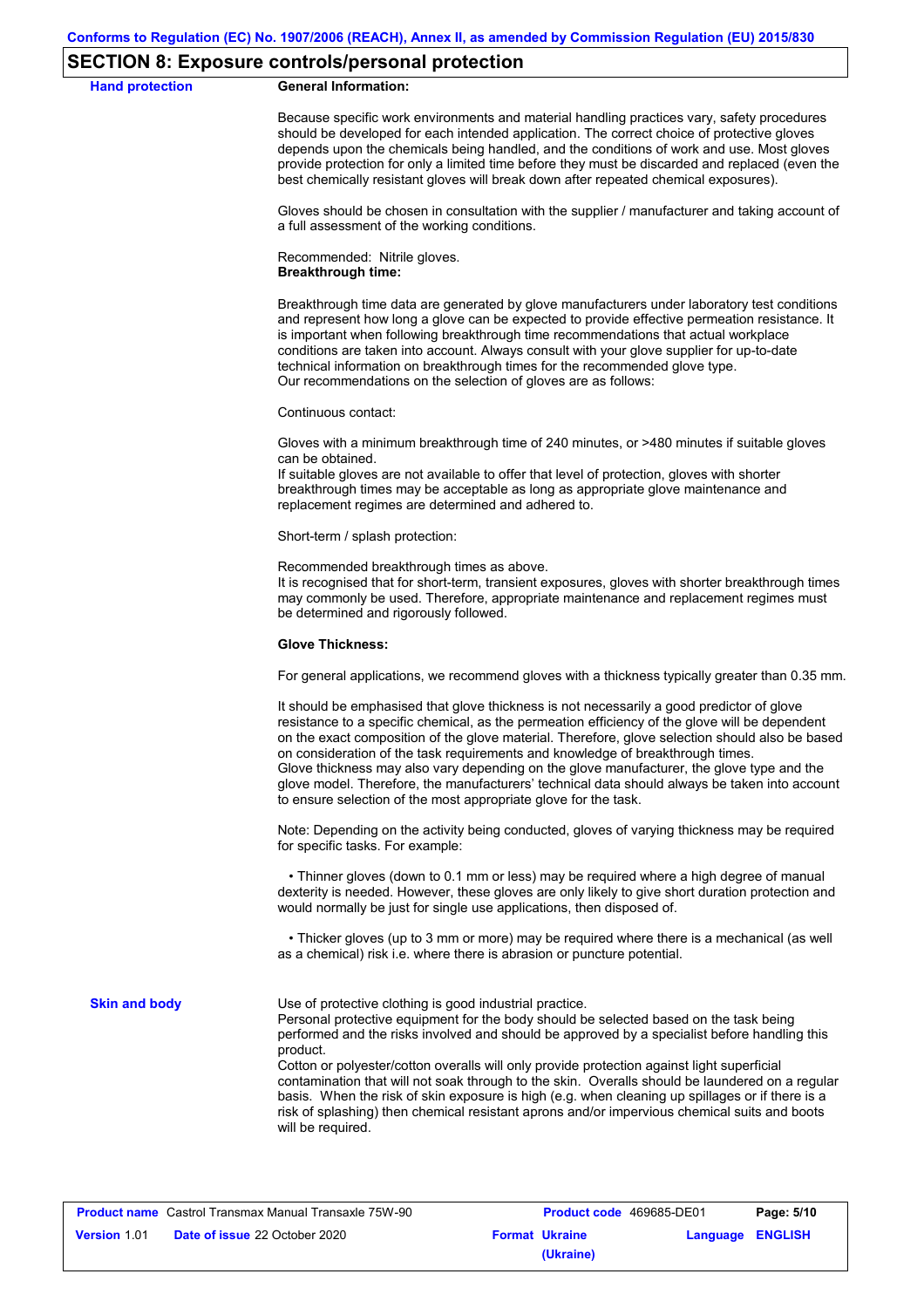# **SECTION 8: Exposure controls/personal protection**

| <b>Refer to standards:</b>                | Respiratory protection: EN 529<br>Gloves: EN 420, EN 374<br>Eye protection: EN 166<br>Filtering half-mask: EN 149<br>Filtering half-mask with valve: EN 405<br>Half-mask: EN 140 plus filter<br>Full-face mask: EN 136 plus filter<br>Particulate filters: EN 143<br>Gas/combined filters: EN 14387                           |
|-------------------------------------------|-------------------------------------------------------------------------------------------------------------------------------------------------------------------------------------------------------------------------------------------------------------------------------------------------------------------------------|
| <b>Environmental exposure</b><br>controls | Emissions from ventilation or work process equipment should be checked to ensure they<br>comply with the requirements of environmental protection legislation. In some cases, fume<br>scrubbers, filters or engineering modifications to the process equipment will be necessary to<br>reduce emissions to acceptable levels. |

## **SECTION 9: Physical and chemical properties**

## **9.1 Information on basic physical and chemical properties**

| <b>Appearance</b>                                      |                                                                                                                     |
|--------------------------------------------------------|---------------------------------------------------------------------------------------------------------------------|
| <b>Physical state</b>                                  | Liguid.                                                                                                             |
| <b>Colour</b>                                          | Amber.                                                                                                              |
| <b>Odour</b>                                           | Not available.                                                                                                      |
| <b>Odour threshold</b>                                 | Not available.                                                                                                      |
| рH                                                     | Not available.                                                                                                      |
| <b>Melting point/freezing point</b>                    | Not available.                                                                                                      |
| Initial boiling point and boiling<br>range             | Not available.                                                                                                      |
| <b>Pour point</b>                                      | $-51 °C$                                                                                                            |
| <b>Flash point</b>                                     | Open cup: >180°C (>356°F) [Cleveland.]                                                                              |
| <b>Evaporation rate</b>                                | Not available.                                                                                                      |
| <b>Flammability (solid, gas)</b>                       | Not available.                                                                                                      |
| <b>Upper/lower flammability or</b><br>explosive limits | Not available.                                                                                                      |
| <b>Vapour pressure</b>                                 | Not available.                                                                                                      |
| <b>Vapour density</b>                                  | Not available.                                                                                                      |
| <b>Relative density</b>                                | Not available.                                                                                                      |
| <b>Density</b>                                         | <1000 kg/m <sup>3</sup> (<1 g/cm <sup>3</sup> ) at 15 <sup>°</sup> C                                                |
| Solubility(ies)                                        | insoluble in water.                                                                                                 |
| <b>Partition coefficient: n-octanol/</b><br>water      | Not available.                                                                                                      |
| <b>Auto-ignition temperature</b>                       | Not available.                                                                                                      |
| <b>Decomposition temperature</b>                       | Not available.                                                                                                      |
| <b>Viscosity</b>                                       | Kinematic: 77.58 mm <sup>2</sup> /s (77.58 cSt) at 40°C<br>Kinematic: 14.63 mm <sup>2</sup> /s (14.63 cSt) at 100°C |
| <b>Explosive properties</b>                            | Not available.                                                                                                      |
| <b>Oxidising properties</b>                            | Not available.                                                                                                      |

### **9.2 Other information**

No additional information.

| <b>10.1 Reactivity</b>                                       | No specific test data available for this product. Refer to Conditions to avoid and Incompatible<br>materials for additional information.                                |                                    |          |                |
|--------------------------------------------------------------|-------------------------------------------------------------------------------------------------------------------------------------------------------------------------|------------------------------------|----------|----------------|
| <b>10.2 Chemical stability</b>                               | The product is stable.                                                                                                                                                  |                                    |          |                |
| 10.3 Possibility of<br>hazardous reactions                   | Under normal conditions of storage and use, hazardous reactions will not occur.<br>Under normal conditions of storage and use, hazardous polymerisation will not occur. |                                    |          |                |
| <b>10.4 Conditions to avoid</b>                              | Avoid all possible sources of ignition (spark or flame).                                                                                                                |                                    |          |                |
| 10.5 Incompatible materials                                  | Reactive or incompatible with the following materials: oxidising materials.                                                                                             |                                    |          |                |
| <b>Product name</b> Castrol Transmax Manual Transaxle 75W-90 |                                                                                                                                                                         | <b>Product code</b> 469685-DE01    |          | Page: 6/10     |
| <b>Version 1.01</b>                                          | <b>Date of issue 22 October 2020</b>                                                                                                                                    | <b>Format Ukraine</b><br>(Ukraine) | Language | <b>ENGLISH</b> |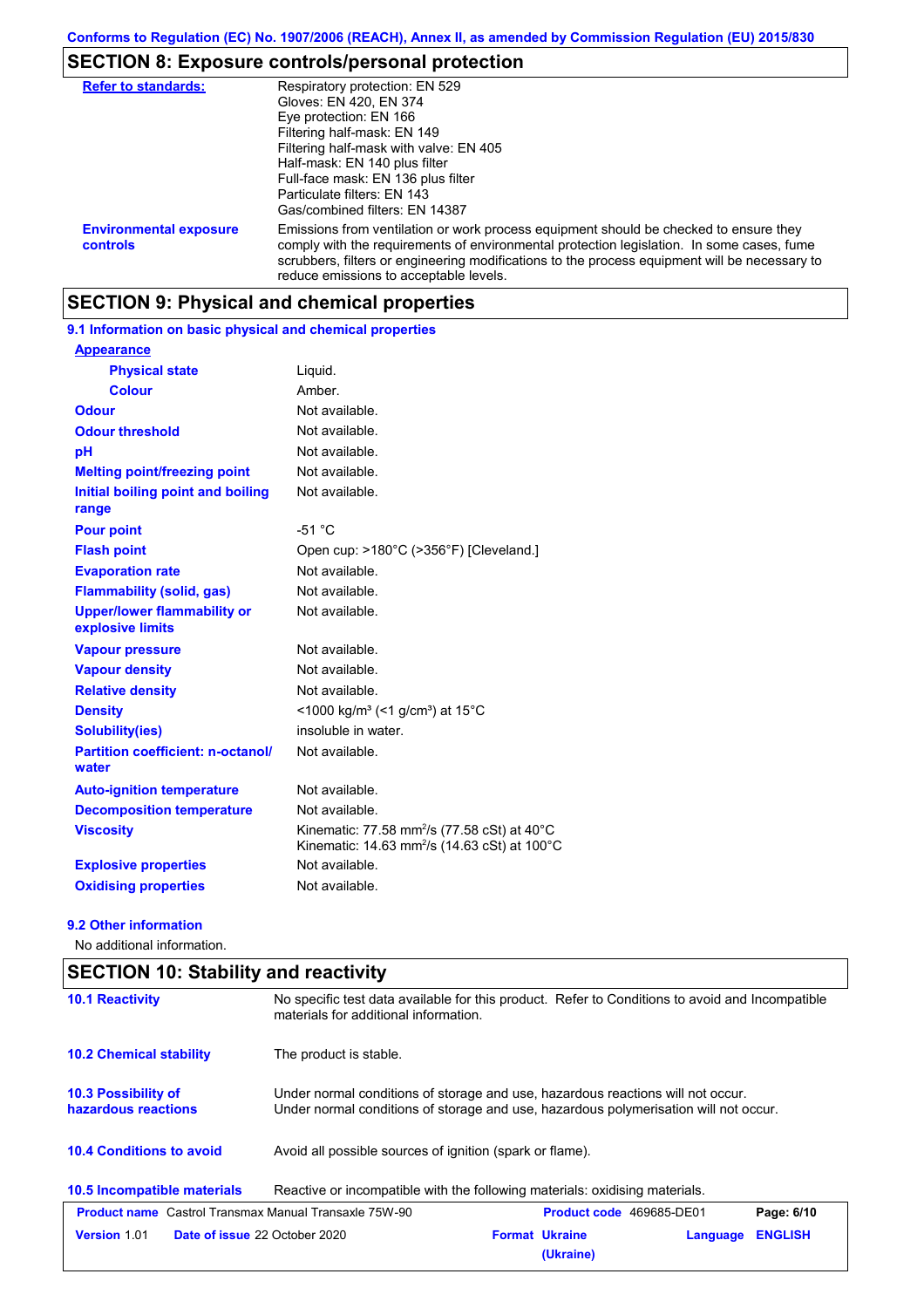## **SECTION 10: Stability and reactivity**

**10.6 Hazardous** 

**decomposition products** Under normal conditions of storage and use, hazardous decomposition products should not be produced.

### **SECTION 11: Toxicological information**

| 11.1 Information on toxicological effects          |                                                                                                                             |
|----------------------------------------------------|-----------------------------------------------------------------------------------------------------------------------------|
| <b>Acute toxicity estimates</b>                    |                                                                                                                             |
| Not available.                                     |                                                                                                                             |
| <b>Information on likely</b><br>routes of exposure | Routes of entry anticipated: Dermal, Inhalation.                                                                            |
| <b>Potential acute health effects</b>              |                                                                                                                             |
| <b>Inhalation</b>                                  | Vapour inhalation under ambient conditions is not normally a problem due to low vapour<br>pressure.                         |
| <b>Ingestion</b>                                   | No known significant effects or critical hazards.                                                                           |
| <b>Skin contact</b>                                | Defatting to the skin. May cause skin dryness and irritation.                                                               |
| <b>Eye contact</b>                                 | No known significant effects or critical hazards.                                                                           |
|                                                    | Symptoms related to the physical, chemical and toxicological characteristics                                                |
| <b>Inhalation</b>                                  | May be harmful by inhalation if exposure to vapour, mists or fumes resulting from thermal<br>decomposition products occurs. |
| <b>Ingestion</b>                                   | No specific data.                                                                                                           |
| <b>Skin contact</b>                                | Adverse symptoms may include the following:<br>irritation<br>dryness<br>cracking                                            |
| <b>Eye contact</b>                                 | No specific data.                                                                                                           |
|                                                    | Delayed and immediate effects as well as chronic effects from short and long-term exposure                                  |
| <b>Inhalation</b>                                  | Overexposure to the inhalation of airborne droplets or aerosols may cause irritation of the<br>respiratory tract.           |
| <b>Ingestion</b>                                   | Ingestion of large quantities may cause nausea and diarrhoea.                                                               |
| <b>Skin contact</b>                                | Prolonged or repeated contact can defat the skin and lead to irritation and/or dermatitis.                                  |
| <b>Eye contact</b>                                 | Potential risk of transient stinging or redness if accidental eye contact occurs.                                           |
| <b>Potential chronic health effects</b>            |                                                                                                                             |
| <b>General</b>                                     | No known significant effects or critical hazards.                                                                           |
| <b>Carcinogenicity</b>                             | No known significant effects or critical hazards.                                                                           |
| <b>Mutagenicity</b>                                | No known significant effects or critical hazards.                                                                           |
| <b>Developmental effects</b>                       | No known significant effects or critical hazards.                                                                           |
| <b>Fertility effects</b>                           | No known significant effects or critical hazards.                                                                           |

## **SECTION 12: Ecological information**

**12.1 Toxicity**

### **Environmental hazards** Not classified as dangerous

### **12.2 Persistence and degradability**

Partially biodegradable.

### **12.3 Bioaccumulative potential**

This product is not expected to bioaccumulate through food chains in the environment.

| <b>12.4 Mobility in soil</b>                                  |                                                                      |
|---------------------------------------------------------------|----------------------------------------------------------------------|
| <b>Soil/water partition</b><br>coefficient (K <sub>oc</sub> ) | Not available.                                                       |
| <b>Mobility</b>                                               | Spillages may penetrate the soil causing ground water contamination. |

### **12.5 Results of PBT and vPvB assessment**

Product does not meet the criteria for PBT or vPvB according to Regulation (EC) No. 1907/2006, Annex XIII.

### **12.6 Other adverse effects**

| <b>Product name</b> Castrol Transmax Manual Transaxle 75W-90 |                                      | <b>Product code</b> 469685-DE01 |                       | Page: 7/10       |  |
|--------------------------------------------------------------|--------------------------------------|---------------------------------|-----------------------|------------------|--|
| <b>Version 1.01</b>                                          | <b>Date of issue 22 October 2020</b> |                                 | <b>Format Ukraine</b> | Language ENGLISH |  |
|                                                              |                                      |                                 | (Ukraine)             |                  |  |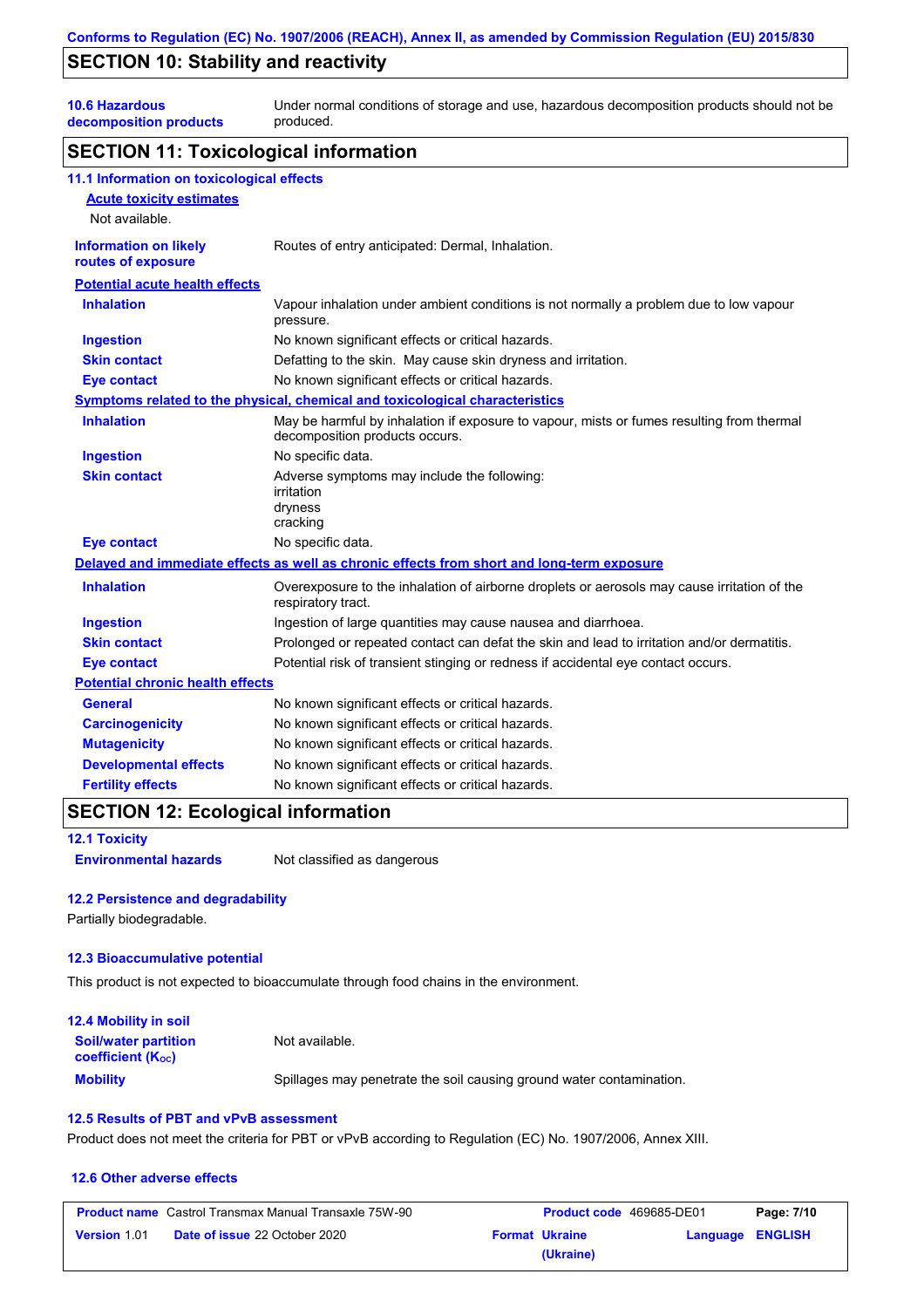## **SECTION 12: Ecological information**

**Other ecological information**

Spills may form a film on water surfaces causing physical damage to organisms. Oxygen transfer could also be impaired.

## **SECTION 13: Disposal considerations**

| <b>13.1 Waste treatment methods</b> |                                                                                                                                                                      |
|-------------------------------------|----------------------------------------------------------------------------------------------------------------------------------------------------------------------|
| <b>Product</b>                      |                                                                                                                                                                      |
| <b>Methods of disposal</b>          | Where possible, arrange for product to be recycled. Dispose of via an authorised person/<br>licensed waste disposal contractor in accordance with local regulations. |
| <b>Hazardous waste</b>              | Yes.                                                                                                                                                                 |

### **European waste catalogue (EWC)**

| Waste code  | <b>Waste designation</b>                |
|-------------|-----------------------------------------|
| l 13 02 08* | other engine, gear and lubricating oils |

However, deviation from the intended use and/or the presence of any potential contaminants may require an alternative waste disposal code to be assigned by the end user.

### **Packaging**

| <b>Methods of disposal</b> | Where possible, arrange for product to be recycled. Dispose of via an authorised person/<br>licensed waste disposal contractor in accordance with local regulations.                                                                    |
|----------------------------|-----------------------------------------------------------------------------------------------------------------------------------------------------------------------------------------------------------------------------------------|
| <b>Special precautions</b> | This material and its container must be disposed of in a safe way. Empty containers or liners<br>may retain some product residues. Avoid dispersal of spilt material and runoff and contact with<br>soil, waterways, drains and sewers. |
| <b>References</b>          | Commission 2014/955/EU<br>Directive 2008/98/EC                                                                                                                                                                                          |

## **SECTION 14: Transport information**

|                                                | <b>ADR/RID</b> | <b>ADN</b>     | <b>IMDG</b>    | <b>IATA</b>    |
|------------------------------------------------|----------------|----------------|----------------|----------------|
| 14.1 UN number                                 | Not regulated. | Not regulated. | Not regulated. | Not regulated. |
| 14.2 UN proper<br>shipping name                |                |                |                |                |
| <b>14.3 Transport</b><br>hazard class(es)      |                |                |                |                |
| <b>14.4 Packing</b><br>group                   |                |                |                |                |
| 14.5<br><b>Environmental</b><br><b>hazards</b> | No.            | No.            | No.            | No.            |
| <b>Additional</b><br>information               |                |                |                |                |

**14.6 Special precautions for user** Not available.

**14.7 Transport in bulk according to Annex II of Marpol and the IBC Code** Not available.

## **SECTION 15: Regulatory information**

**15.1 Safety, health and environmental regulations/legislation specific for the substance or mixture EU Regulation (EC) No. 1907/2006 (REACH)**

**Annex XIV - List of substances subject to authorisation Annex XIV**

None of the components are listed.

**Substances of very high concern**

None of the components are listed.

**Other regulations**

|                     | <b>Product name</b> Castrol Transmax Manual Transaxle 75W-90 | <b>Product code</b> 469685-DE01 |                         | Page: 8/10 |
|---------------------|--------------------------------------------------------------|---------------------------------|-------------------------|------------|
| <b>Version</b> 1.01 | <b>Date of issue 22 October 2020</b>                         | <b>Format Ukraine</b>           | <b>Language ENGLISH</b> |            |
|                     |                                                              | (Ukraine)                       |                         |            |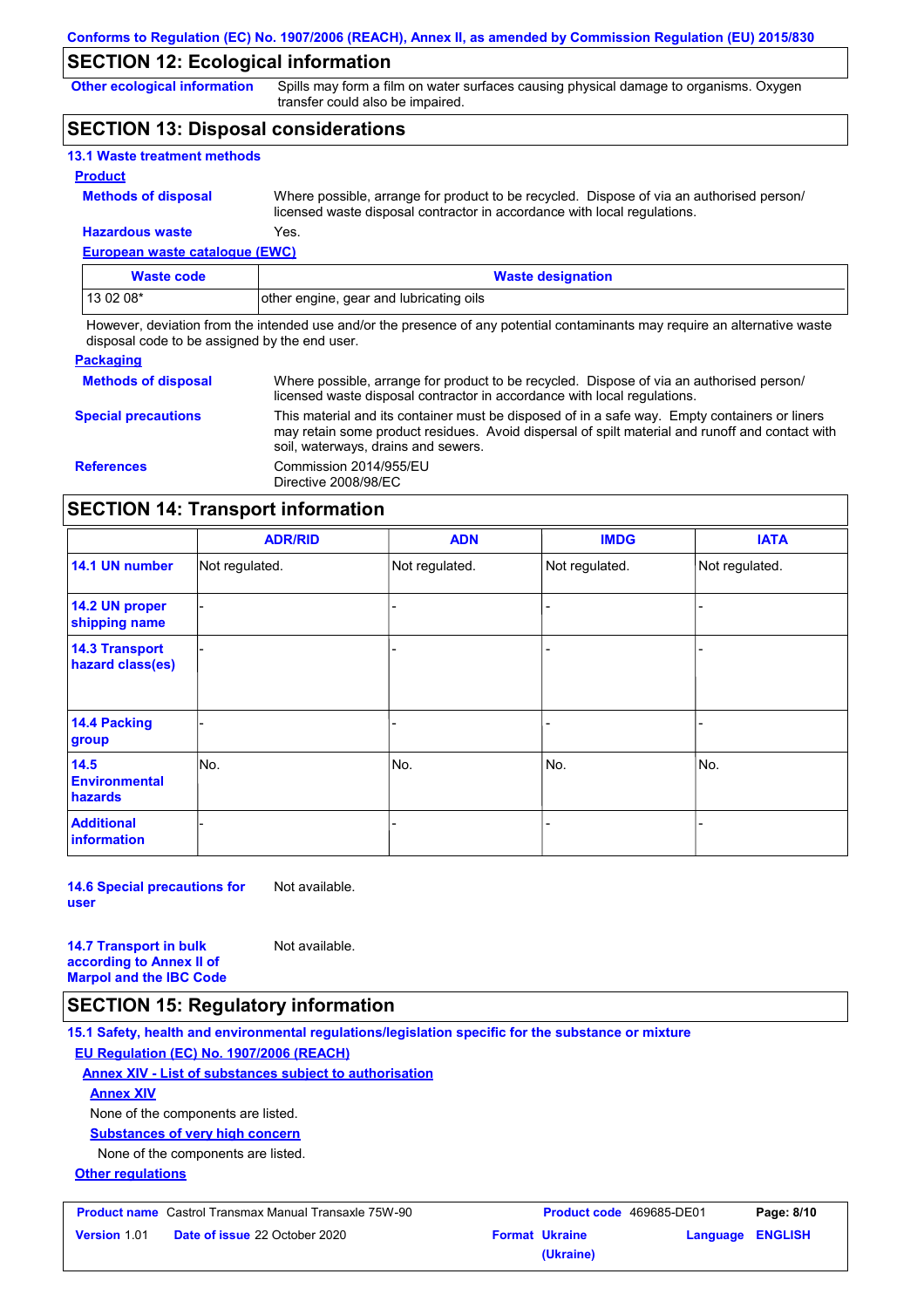## **SECTION 15: Regulatory information**

| <b>REACH Status</b>                                             | The company, as identified in Section 1, sells this product in the EU in compliance with the<br>current requirements of REACH. |
|-----------------------------------------------------------------|--------------------------------------------------------------------------------------------------------------------------------|
| <b>United States inventory</b><br>(TSCA 8b)                     | All components are active or exempted.                                                                                         |
| <b>Australia inventory (AICS)</b>                               | All components are listed or exempted.                                                                                         |
| <b>Canada inventory</b>                                         | All components are listed or exempted.                                                                                         |
| <b>China inventory (IECSC)</b>                                  | All components are listed or exempted.                                                                                         |
| <b>Japan inventory (ENCS)</b>                                   | All components are listed or exempted.                                                                                         |
| <b>Korea inventory (KECI)</b>                                   | All components are listed or exempted.                                                                                         |
| <b>Philippines inventory</b><br>(PICCS)                         | All components are listed or exempted.                                                                                         |
| <b>Taiwan Chemical</b><br><b>Substances Inventory</b><br>(TCSI) | All components are listed or exempted.                                                                                         |
| Ozone depleting substances (1005/2009/EU)                       |                                                                                                                                |
| Not listed.                                                     |                                                                                                                                |
| <b>Prior Informed Consent (PIC) (649/2012/EU)</b>               |                                                                                                                                |
| Not listed.                                                     |                                                                                                                                |
| <b>Seveso Directive</b>                                         |                                                                                                                                |
| This product is not controlled under the Seveso Directive.      |                                                                                                                                |
| <b>15.2 Chemical safety</b>                                     | A Chemical Safety Assessment has been carried out for one or more of the substances within                                     |

this mixture. A Chemical Safety Assessment has not been carried out for the mixture itself.

| <b>SECTION 16: Other information</b> |
|--------------------------------------|

**assessment**

**Version** 1.01

| <b>Abbreviations and acronyms</b>                            | ADN = European Provisions concerning the International Carriage of Dangerous Goods by<br>Inland Waterway                                                                      |                          |            |
|--------------------------------------------------------------|-------------------------------------------------------------------------------------------------------------------------------------------------------------------------------|--------------------------|------------|
|                                                              | ADR = The European Agreement concerning the International Carriage of Dangerous Goods by                                                                                      |                          |            |
|                                                              | Road                                                                                                                                                                          |                          |            |
|                                                              | $ATE = Acute Toxicity Estimate$<br><b>BCF</b> = Bioconcentration Factor                                                                                                       |                          |            |
|                                                              |                                                                                                                                                                               |                          |            |
|                                                              | CAS = Chemical Abstracts Service                                                                                                                                              |                          |            |
|                                                              | CLP = Classification, Labelling and Packaging Regulation [Regulation (EC) No. 1272/2008]<br>CSA = Chemical Safety Assessment                                                  |                          |            |
|                                                              | CSR = Chemical Safety Report                                                                                                                                                  |                          |            |
|                                                              | <b>DMEL = Derived Minimal Effect Level</b>                                                                                                                                    |                          |            |
|                                                              | DNEL = Derived No Effect Level                                                                                                                                                |                          |            |
|                                                              | EINECS = European Inventory of Existing Commercial chemical Substances                                                                                                        |                          |            |
|                                                              | ES = Exposure Scenario                                                                                                                                                        |                          |            |
|                                                              | EUH statement = CLP-specific Hazard statement                                                                                                                                 |                          |            |
|                                                              | EWC = European Waste Catalogue                                                                                                                                                |                          |            |
|                                                              | GHS = Globally Harmonized System of Classification and Labelling of Chemicals                                                                                                 |                          |            |
|                                                              | IATA = International Air Transport Association                                                                                                                                |                          |            |
|                                                              | IBC = Intermediate Bulk Container                                                                                                                                             |                          |            |
|                                                              | <b>IMDG = International Maritime Dangerous Goods</b>                                                                                                                          |                          |            |
|                                                              | LogPow = logarithm of the octanol/water partition coefficient                                                                                                                 |                          |            |
|                                                              | MARPOL = International Convention for the Prevention of Pollution From Ships, 1973 as                                                                                         |                          |            |
|                                                              | modified by the Protocol of 1978. ("Marpol" = marine pollution)                                                                                                               |                          |            |
|                                                              | OECD = Organisation for Economic Co-operation and Development                                                                                                                 |                          |            |
|                                                              | PBT = Persistent, Bioaccumulative and Toxic                                                                                                                                   |                          |            |
|                                                              | <b>PNEC = Predicted No Effect Concentration</b>                                                                                                                               |                          |            |
|                                                              | REACH = Registration, Evaluation, Authorisation and Restriction of Chemicals Regulation<br>[Regulation (EC) No. 1907/2006]                                                    |                          |            |
|                                                              | RID = The Regulations concerning the International Carriage of Dangerous Goods by Rail                                                                                        |                          |            |
|                                                              | <b>RRN = REACH Registration Number</b>                                                                                                                                        |                          |            |
|                                                              | SADT = Self-Accelerating Decomposition Temperature                                                                                                                            |                          |            |
|                                                              | SVHC = Substances of Very High Concern                                                                                                                                        |                          |            |
|                                                              | STOT-RE = Specific Target Organ Toxicity - Repeated Exposure                                                                                                                  |                          |            |
|                                                              | STOT-SE = Specific Target Organ Toxicity - Single Exposure                                                                                                                    |                          |            |
|                                                              | TWA = Time weighted average                                                                                                                                                   |                          |            |
|                                                              | $UN = United Nations$                                                                                                                                                         |                          |            |
|                                                              | UVCB = Complex hydrocarbon substance                                                                                                                                          |                          |            |
|                                                              | VOC = Volatile Organic Compound                                                                                                                                               |                          |            |
|                                                              | vPvB = Very Persistent and Very Bioaccumulative                                                                                                                               |                          |            |
|                                                              | Varies = may contain one or more of the following 64741-88-4 / RRN 01-2119488706-23,<br>64741-89-5 / RRN 01-2119487067-30, 64741-95-3 / RRN 01-2119487081-40, 64741-96-4/ RRN |                          |            |
| <b>Product name</b> Castrol Transmax Manual Transaxle 75W-90 |                                                                                                                                                                               | Product code 469685-DE01 | Page: 9/10 |

**Date of issue** 22 October 2020 **Format Ukraine Language ENGLISH**

**(Ukraine)**